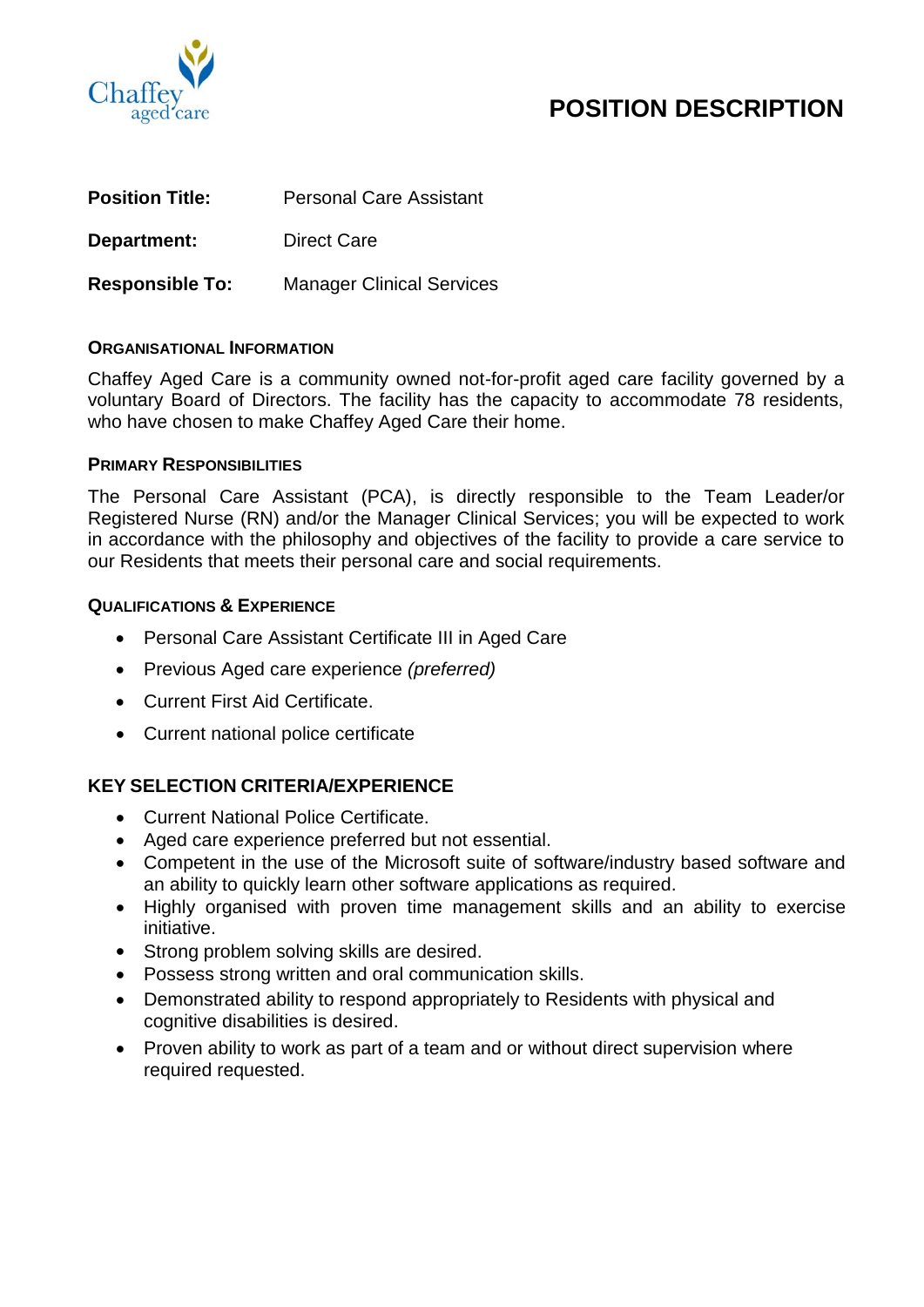## **SPECIFIC DUTIES**

- Deliver care which reflects the Mission, Values and Quality Statements of CAC and in accordance with the guidelines set out in the Commonwealth Care Manual.
- Ensure that all care delivered is delivered and documented in accordance with legal requirements and in line with Aged Care Funding Instrument (ACFI) guidelines.
- Assist and/or encourage Residents with:
	- Bathing/showering and personal grooming;
	- Mobility assist Residents to get in and out of bed, with ambulating or transporting in wheelchairs;
	- Toileting and all aspects of associated hygiene;
	- Dressing/undressing, finding clothes from wardrobe etc, assisting with calipers, special shoes, prostheses, hearing aids, contact lenses, etc;
	- Meals such as preparing breakfast, cutting up food and buttering bread, maintenance of any special diet for medical, religious or ethnic reasons;
	- Medication dispensing from Medsig Webster pak system as per instructions;
	- Dementia support e.g. company, reassurance, gentle quiet handling with validation and reality orientation;
	- Emotional support;
	- Exercises; and
	- Short-term "minor" illness under the supervision of a Registered Nurse.
- Ability to act in the role as a PCA Mediator as rostered and competency tested
- Carry out cleaning activities as per the requirements of the Resident or organisational requirements and or schedules.
- Undertake blood glucose level (BGLs) monitoring;
- If Resident requires medical attention, contact RN (Registered Nurse) or EN (Enrolled Nurse), or ambulance if Supervisor is unavailable.
- Establish and maintain effective communication with Residents, relatives and friends.
- Establish and maintain effective communication with fellow workers, medical and allied health staff.
- Report any deterioration/change in a Resident's condition to the RN (Registered Nurse).
- Use established lines of communication to report concerns/complaints or suggestions.
- Attend meetings and education sessions, when possible.
- Perform tasks as required or directed by the Manager Clinical Services.
- Participate in ongoing review, development and implementation of action plans and strategies.
- Report any complaints from residents and family members to the RN (Registered Nurse) or EEN (Endorsed Enrolled Nurse)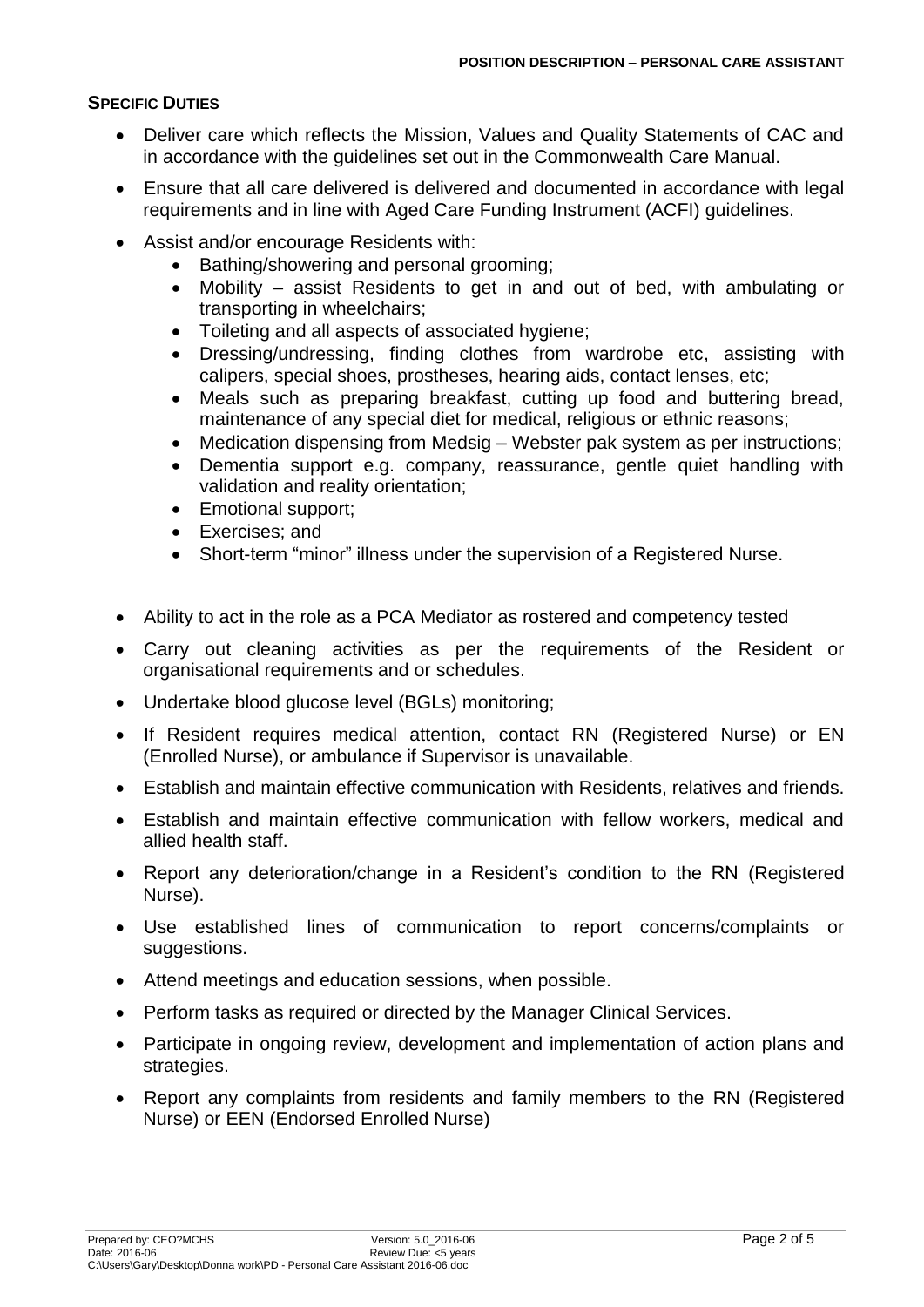## **COMMUNICATION / INTERPERSONAL SKILLS**

- Establish and maintain effective communication with Residents, their relatives and friends to ensure the Residents' physical and emotional well-being is not jeopardized.
- Establish and maintain effective communication and relations with other staff to maintain and promote a comfortable, homely and happy atmosphere for Residents.
- Participate in in-service training and betterment programs.

# **CORE ATTRIBUTES**

- Commitment to be a team player in a team environment.
- Be able to respond appropriately to Residents with physical and cognitive disabilities.
- Commitment to ensuring all care services are fulfilled effectively and efficiently.
- Commitment to ensuring accreditation standards are followed.
- Physical ability to undertake manual handling duties as indicated in this Position Description including, but not limited to, pushing trolleys, reaching overhead, pulling, twisting, lifting up to 10kgs and standing for long periods of time.
- To be able to practise within own ability and qualifications.
- To have the capacity to be an effective role model to other staff.
- Commitment to maintaining current professional knowledge and skills for competency.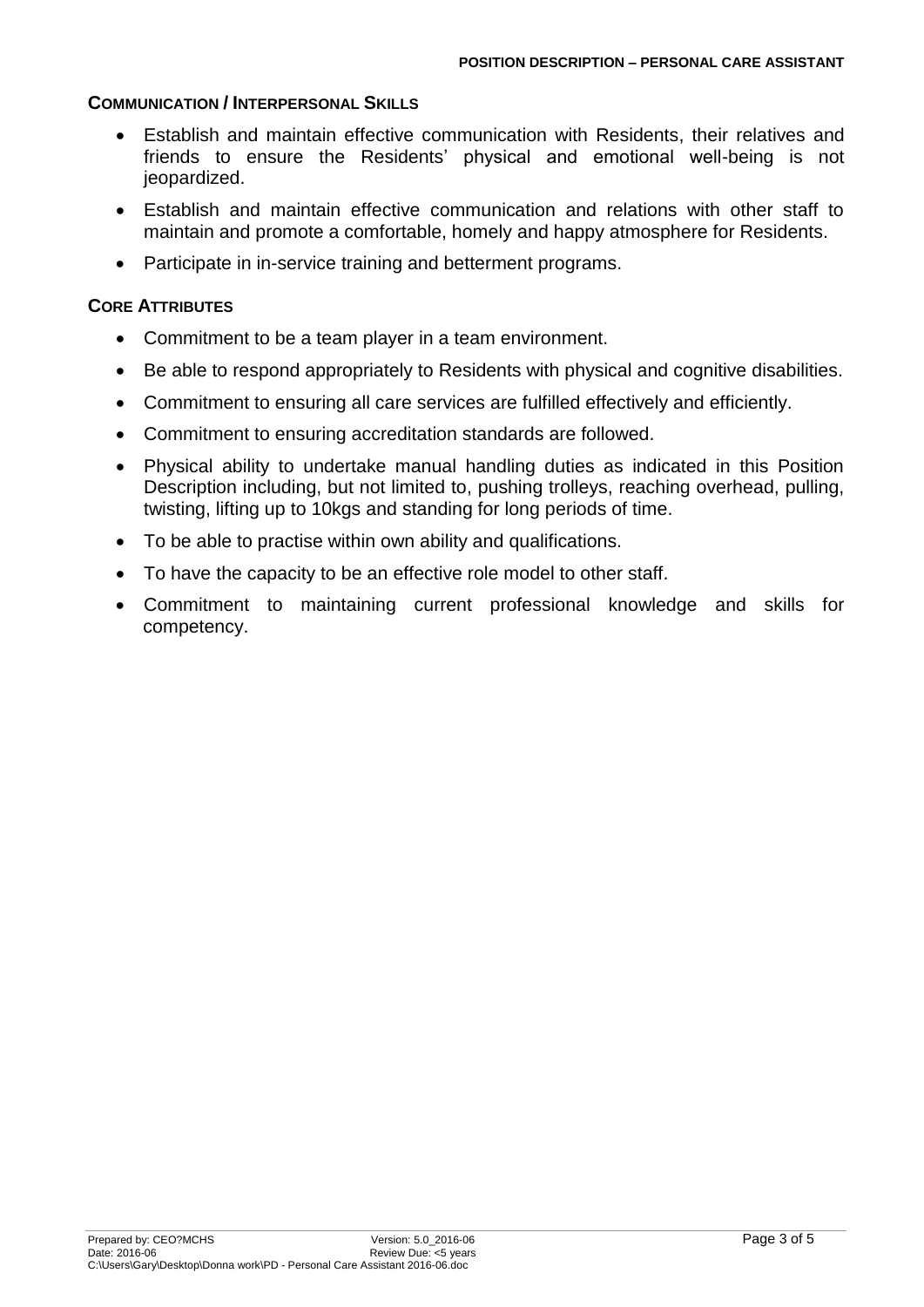## **OCCUPATIONAL HEALTH & SAFETY**

- Ensure that work is carried out in accordance with OH&S requirements and standards, in order to prevent work-related injuries and illnesses.
- Work in a manner which does not wilfully or negligently place at risk the health or safety of any person including self, nor recklessly interfere with or misuse any item which has been provided in the interests of improving OH&S.
- Comply with all reasonable instructions and procedures and use such equipment, protective clothing and other items provided by their employer in the interests of employee health and safety.
- Report to Manager Clinical Services any potential situation which the employee feels may constitute a hazard to the health and safety of employees, resident or visitors.
- Report to Manager Clinical Services any workplace incident, accident or other occurrence which has happened, and complete the necessary OH&S reporting documentation.

## **INFECTION CONTROL**

- Maintain an environment that precludes the spread of infection from resident to staff, from staff to resident, and from resident to resident.
- The consistent use of blood and body substance precautions, with additional precautions introduced when required, must form the basis of all resident care.
- Protective apparel supplied by the organisation must be used to minimise exposure to infectious agents.

# **CONTINUOUS QUALITY IMPROVEMENT (CQI)**

- Participate in the C.Q.I. Programs of the organisation.
- Participate in corrective measures to overcome problems.
- Participate in C.Q.I. Education.

#### **ORGANISATIONAL BEHAVIOURS:**

Chaffey Aged Care is committed to employing a caring and dedicated team of employees who provide services that enhance the quality of life in the facility. Staff are called to behave in such a way that upholds the Chaffey Aged Care Mission of *excellence through quality care, diversity through valuing differences, sustainability through service growth* and demonstrates the Values of *Respect, Compassion, Dignity and Integrity.*

A commitment to the Mission and Values of Chaffey Aged Care is reflected in the attitudes, behaviour and actions of staff, process of decision making, Chaffey Aged Care's policy and procedures, the quality and nature of Chaffey Aged Care's services, provision of staff development programs, implementation of tasks and in the way people are related to and cared for.

Every person working at Chaffey Aged Care is required to adhere to the Code of Conduct and the principles set out in our Service Charter.